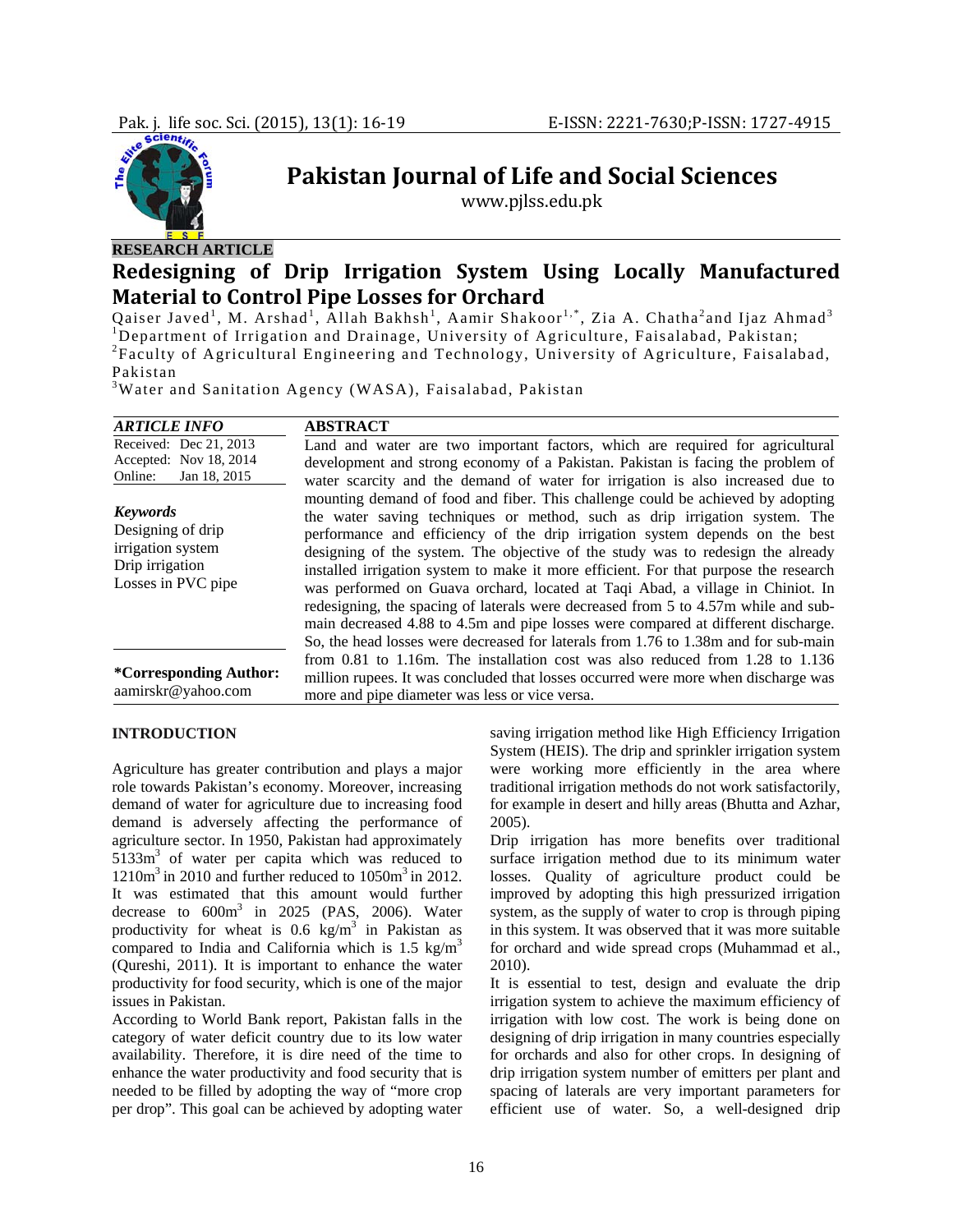irrigation system practically leaves no water for runoff, evaporation and deep percolation.

PVC pipes commonly used for main and sub main pipe line, while polyethylene pipe (PE pipe) are used as sub main pipe line or for laterals pipe lines. High density polyethylene pipe (HDPE) and low density polyethylene pipes (LDPE) are also introduced in the market, which are low in price and widely used in laterals. During the supply of water to plant or crop, there are some friction losses as head losses occur in the piping system. Friction loss is the portion of pressure lost by fluids when moving through a pipe. Pressure losses as head losses occur at interconnecting part of pipeline as joints, fittings. To overcome this problem it is need to redesign already existing drip irrigation system so, that the efficiency of the system could be improved.

# **MATERIALS AND METHODS**

# **Study site**

The system was designed and selected for Guava orchard, located at Taqi Abbad, a village near Chiniot, Punjab. The scheme area for which the drip irrigation system designed was 4.60 ha. The topography of the land was flat.

# **Data collection and analysis**

The soil of the stud area was sandy loam. Soil properties and analysis showed that the EC was 1.09dS/m, organic matter was 0.60, pH was 8.10, available P was 2.18mg/l and available K was 39.17mg/l. The water analysis showed that water was of good quality and fit for irrigation.

# **Redesigning of drip irrigation system**

Drip irrigation system can be divided into two subunits, i.e. power unit and field unit. The design of the drip irrigation system was decided according to the area to be irrigated, crops of the area to be grown, type of soil and climate of the area. Zoning of the area was the first step for designing. The area under study was divided into 6 zones 1-4 and 5-6 rather into 8 zones because of the topography of the area was flat and also reduced the cost. The following relationships were used for designing of the system.

Peak daily crop water requirement was calculated by using the following relationship.

 $CWR = (ETo \times Kc \times K)/Irrigation$  efficiency

Where

 $K =$ Canopy factor

 $Kc =$  Crop Coefficient

ETo = Crop Evapotranspiration (mm/hr)

No. of Plants,  $Np = (Total area)/(P \times P) (R \times R)$ 

 $P\times P =$  Plant to plant distance,  $R\times R =$  Row to Row distance

Total No. of drippers installed on plants were calculated as  $D_d$  = Total plants  $\times$  Emitters per plant

Where

 $D_d$  = No. of drippers

 $T_F = D_d \times$  flow rate of emitter

 $T_F$ =Total flow

 $D_{LL}$  = Total Area/  $R \times R$ 

 $D_{LL}$ =Drip line length

Where application rate (mm/hr), operation time  $(O_T)$ and No. of plant on lateral calculated by using the relationship as given below;

 $A_R$  = Total flow of a zone/ Area of zone

Operation time (hr),  $O_T = CWR/A_R$ 

 $N_{\text{PL}} =$  Lateral length/  $P \times P$ Flow of laterals found as

 $F_L$  = Total emitters on laterals x flow rate of emitter

Head loss was calculated by the relationship given by Water and Keller

 $H_L$  (m) =  $KQ^{1.75}/D^{4.75}$ 

Where

 $Q =$  Flow rate of lateral  $(m<sup>3</sup>)$ 

 $K = constant$ 

 $D =$ Internal dia. of lateral (mm)

Horse power required can be calculated by using equation as given below.

 $HP = (Q \times H) / (75 \times ME \times PE)$ 

The efficiencies for pump and diesel engine were assumed to be 60 and 70%, respectively.

Whereas,  $ME = Motor efficiency$  and  $PE = Pump$ efficiency.

# **Pipe losses**

Due to difference in inside cross sectional area, wet surface and roughness of the surface, there was significant difference in friction head loss. Most of the work was developed based on experimental data. Williams and Hazen (1933) formula was concerned to calculate the head losses as given below:

 $h_f = 1.212 \times 10^{12} \times (Q/C)^{1.852} \times D^{-4.87}$ 

Where,

 $h_f$ =head loss (m)

 $C =$  friction coefficient

 $D =$  inside diameter of the pipe (mm)

# **RESULTS AND DISCUSSION**

# **Plant and emitters spacing**

When plant spacing was reduced from 4.88 to 4.57m in zones 5 and 6for new plants, the canopy area was increased from 12.20 to 12.53m<sup>2</sup>because of less roots development. The total numbers of emitters (8 lph) for one mature plant were 4 and for the new plant, were 6. In this way, the number of emitters increased from 5749 to 9860.

# **Irrigation requirement**

When the zones were reduced, the total flow rate was reduced from 164394 to 132256 lph and operation time was decreased from 1.74 hrs to 0.97 hrs for each zone in first four zones and from 4.38 to 2.48 hrs for each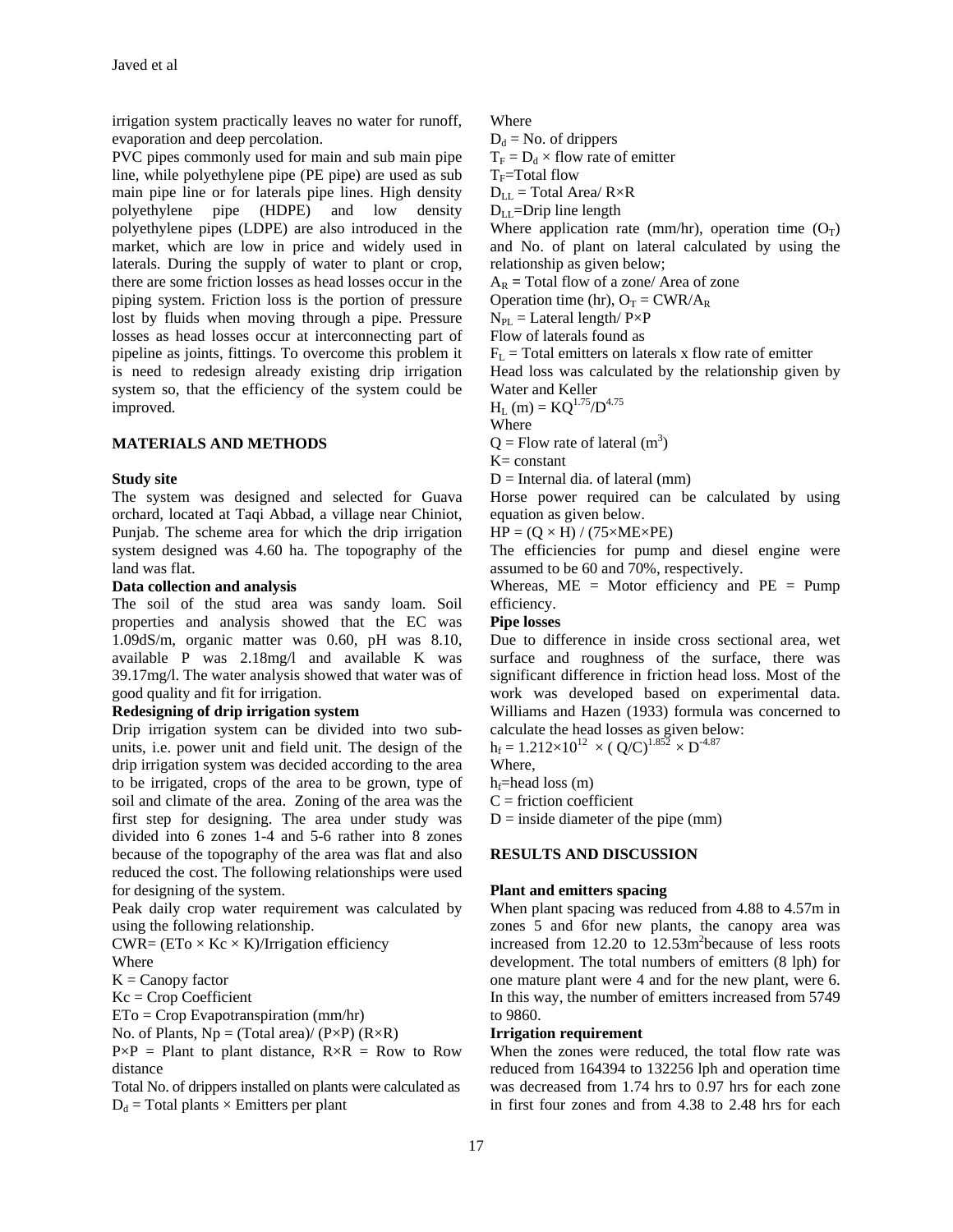zone in zone-5 and zone-6, respectively. This was due to the decrease in the number of zones, which resulted in the decrease of operation time. Irrigation system efficiency in drip irrigation system was observed as 90% (Bhutta and Azhar, 2005). Peak daily consumptive use per day was increased from 4.55 to 5.72 mm/day.

# **Head losses**

Head loss decreased in lateral design from 1.76 to 1.38m and the maximum flow rate of laterals decreased from 1026 to 440 lph for first four zones and decreased from 1026 to 384 lph in last two zones. The flow of sub main in first four zones, decreased from 23598 to 22240 lph and total head loss increased from 0.81 to 1.16m in sub main of 82.3 internal diameters. In main line, total head loss was decreased from 9.51 to 4.45m, which was less than losses in already installed system. Therefore, the new design is better than the existing system for the improvement of losses (Aiello et al., 2013).

# **Pump requirement**

In the proposed design, the required horse power (estimated) was 6.16 hp with pump and motor efficiency of 65and 70%, respectively. Pump horse power was reduced due to the division of flow. Total dynamic head calculated in proposed design was 34.05m, which was less than 40.17m in already installed system. This was due to reduction in zones and showed the perfection of design.

#### **Comparison of cost**

The installation cost was reduced from 1.28 to 1.136 million rupees. The comparison of cost showed that the proposed design was economical and efficient.

# **Losses in pipes**

Three different types of pipes i.e. polyvinyl chloride (PVC), poly-ethylene (PE) and galvanized iron (GI) pipes were studied and head losses at different discharges were calculated in these pipes. Detail description of losses at different diameters of pipes is given below:

# **Losses in 82.3mm pipe**

For 9000 lph discharge through the pipes of 82.3mm diameter (internal), the values of head losses were calculated as 0.29, 0.33 and 0.44m for PVC, PE and GI Pipes, respectively. The minimum head loss was found within the PVC pipe than the other pipe and less than 1.5m head loss has been recommended for best design (Thakur and Spehia, 2005). The graphical presentation of types of pipe and head losses at 9000 lph is given in Fig 1.

The increase in head loss value was due to friction by the pipe. These values showed that the pipe within diameter 82.3mm was suitable for discharge at 9000 lph.

#### **Losses in 54.5mm pipe**

For pipe of diameter 54.5mm the head losses occurred within PVC, PE and GI Pipe were 2.15, 2.45 and 3.26m, respectively at a discharge of 9000 lph. These

head losses were more than 1.5m, which showed that more friction faced by fluid during passing through pipe of 54.4mm diameter and pipe was also under stress. Thus, the diameter 54.5mm was not suitable for discharge 9000 lph. The price would be decreased but losses were more and water distribution was not uniform.

The experiment repeated for the discharge of 6000 lph. The head losses were found as 1.02m for PVC pipe, 1.15 m for PE pipe and 1.5 m for GI pipe, showed the



**Fig. 1: Types of pipe and head losses** 



**Fig. 2: Types of pipe and head losses** 



**Fig. 3: Types of pipe and head losses**